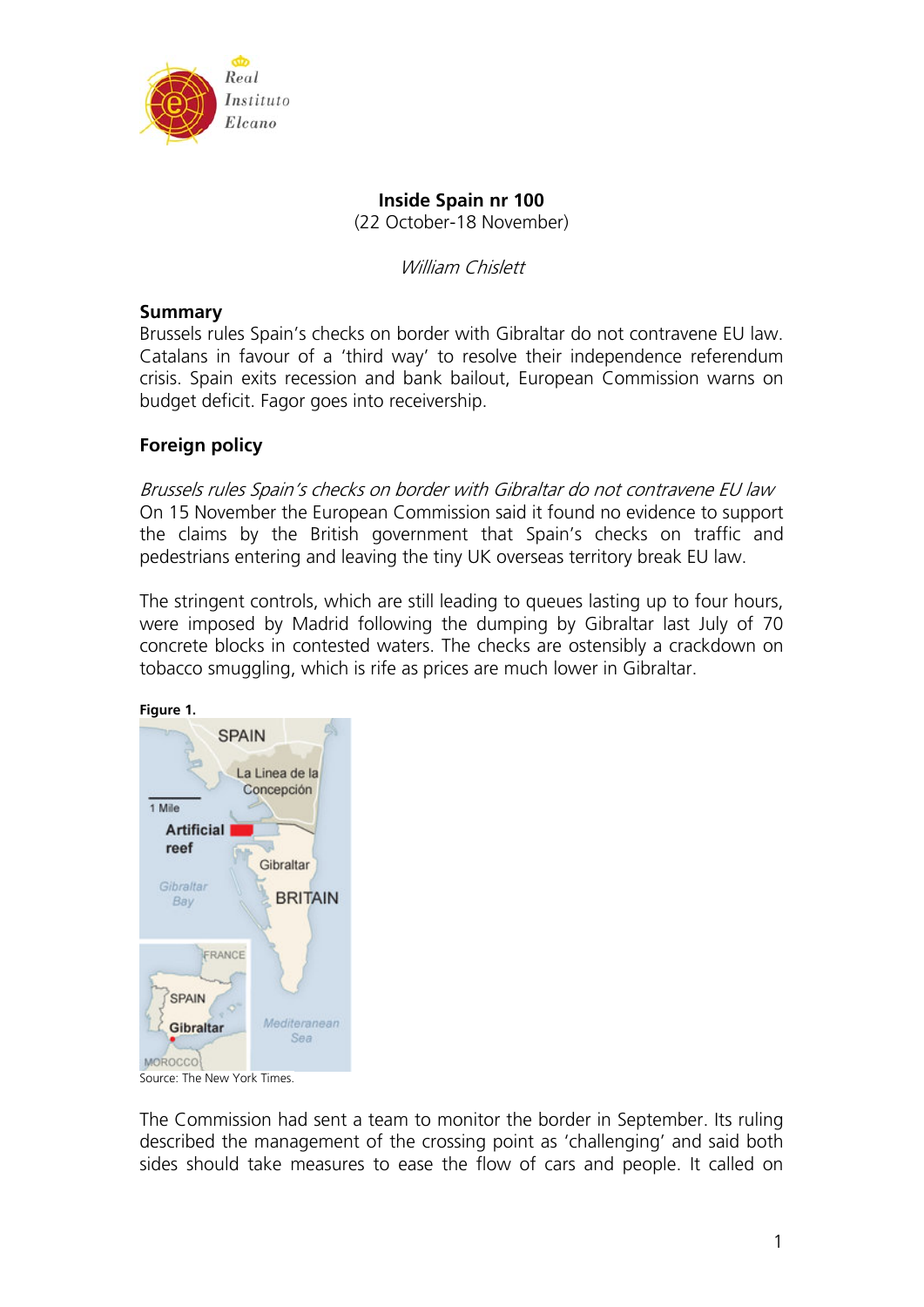

Spain to increase the number of crossing lanes (something long sought by Gibraltar) and to improve the 'risk-profiling' of its checks in order to reduce the large number of its random controls, and asked London for better safeguards against tobacco smuggling. Both sides were asked to share intelligence in smuggling, something that Madrid is loathe to do as it is reluctant to formally co-operate with the territory. The Spanish government later expressed satisfaction with the ruling, while the British Foreign Office continued to insist that Spain was acting unlawfully.

Not since the closure of the border by Spain between 1969 and 1985 has there been such a sustained period of tensions over the territory –ceded to Britain under the 1713 Treaty of Utrecht– which Madrid has long claimed.

Madrid also welcomed the change to a benchmark UN text last month that calls on both sides to listen to 'the interests and aspirations' of the UK overseas territory that are 'legitimate under international law'. Previous annual texts by the United Nations' Fourth Committee, which deals with decolonization issues, made no mention of the legitimacy or otherwise of the Rock's interests and aspirations under international law.<sup>[1](#page-1-0)</sup>

The key principle for Madrid is territorial integrity, while Gibraltar has always maintained that self-determination is paramount, though this excludes independence for the territory. The 1713 Treaty of Utrecht, which ceded Gibraltar to Britain in perpetuity, contains a reversionary clause indicating that if Britain should ever decide to relinquish sovereignty, Spain would be entitled to reclaim it before any other option were considered.

The tripartite forum established in 2004 by the previous Socialist government – between London, Madrid and Gibraltar– no longer exists. It was dropped by the Popular Party government after taking office at the end of 2011 because it effectively gave Gibraltar its own legal personality, equal to that of the UK. This forum dealt with all issues other than sovereignty.

<span id="page-1-0"></span><sup>&</sup>lt;u>.</u> 1 The draft decision which will go to the UN General Assembly reads as follows: 'The General Assembly, recalling its decision 67/530 of 18 December 2012: (a) Urges the Governments of Spain and the United Kingdom of Great Britain and Northern Ireland, while listening to the interests and aspirations of Gibraltar that are legitimate under international law, to reach, in the spirit of the Brussels Declaration of 27 November 1984, a definitive solution to the question of Gibraltar, in the light of the relevant resolutions of the General Assembly and applicable principles, and in the spirit of the Charter of the United Nations; (b) Takes note of the desire of the United Kingdom to continue with the trilateral Forum for Dialogue on Gibraltar; (c) Takes note of the position of Spain that the Forum does not exist any longer and should be replaced with a new mechanism for local cooperation in the interest of social well-being and regional economic development, in which the people of the Campo de Gibraltar and Gibraltar are represented; (d) Takes note of efforts made by both parties to resolve current problems and to engage in a flexible and responsive form of dialogue between all relevant and appropriate parties, on an informal ad hoc basis, in order to find common solutions and make progress on issues of mutual benefit.'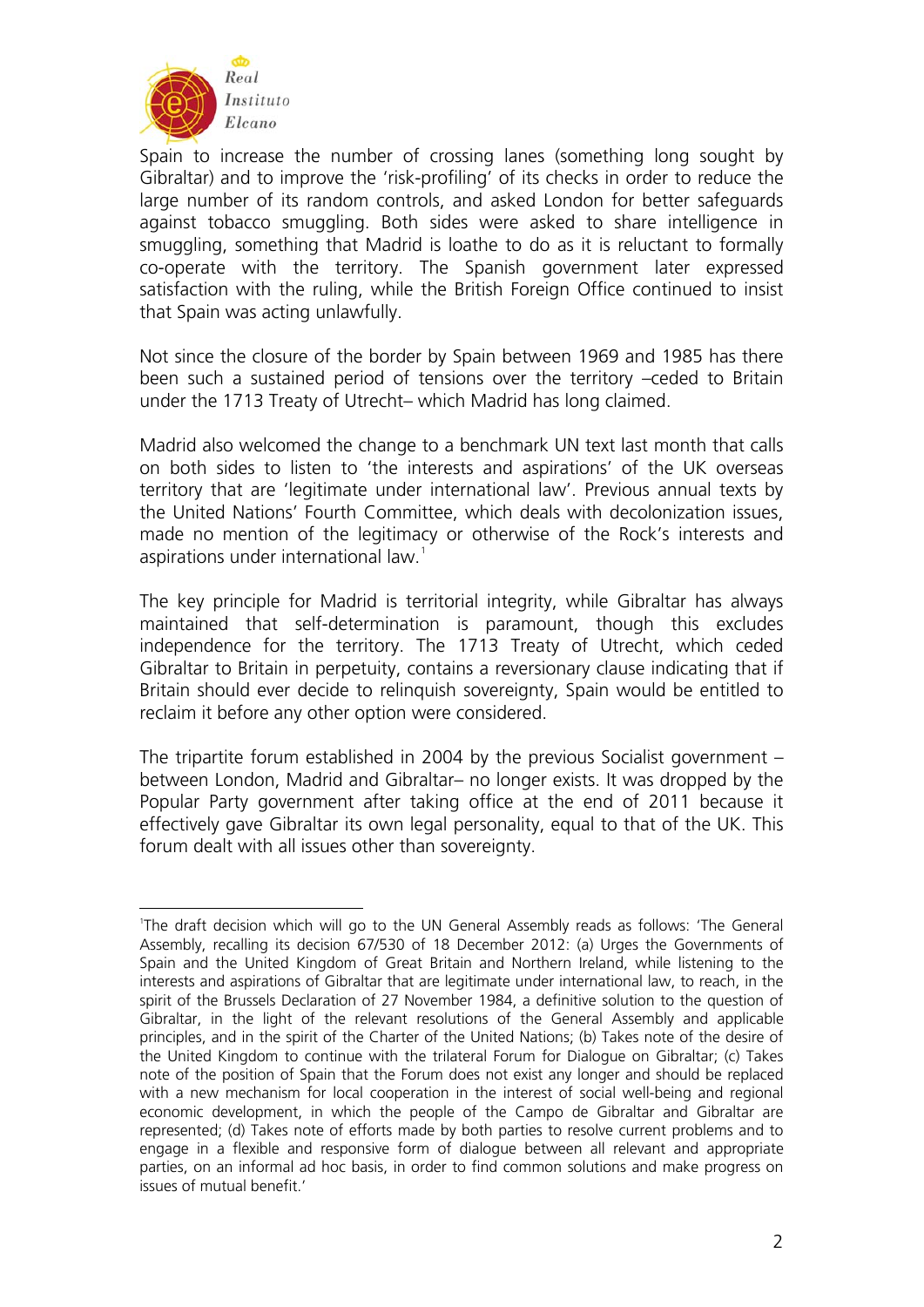

José Manuel García-Margallo, Spain's Foreign Minister, said the new UN text was a 'first step towards re-establishing the normality that was broken in 2004. Now we have begun to put the toothpaste back in the tube'.

Like previous UN texts, this one continues to urge Madrid and London to reach a definitive solution in the spirit of the 1984 Brussels Process, a bilateral arrangement for all issues including sovereignty. This is what the PP would like to resurrect in some form or other.

Madrid and London are now working towards some kind of ad hoc forum involving up to five sides (including local interests on the Spanish side of the frontier, Gibraltar and the EU at a technical level).

## **Domestic scene**

Catalans in favour of a 'third way' to resolve their independence referendum crisis

If given the chance most Catalans would vote in a referendum not for independence or maintaining the status quo but in favour of a 'third way' to settle the conflict with the central government. This would involve greater selfautonomy.

Artur Mas, the premier of Catalonia, persists in his demand for a referendum on independence, which Prime Minister Mariano Rajoy rejects because it is unconstitutional. According to an opinion poll by Metroscopia, 49% of catalans are in favour of independence and 42% in favour of staying in Spain if there were just two questions (see Figure 1).

|               | <b>Tigare 1. macpenaence for catalonia or nemaning rare or spant by romacarrarey</b> (707 (17 |     |                             |    |              |
|---------------|-----------------------------------------------------------------------------------------------|-----|-----------------------------|----|--------------|
|               |                                                                                               | ERC |                             |    |              |
| Independence  |                                                                                               |     |                             |    | 4U           |
| Part of Spain |                                                                                               |     |                             | 96 |              |
| $\cdots$<br>. | $-1$                                                                                          | .   | $\cdots$<br>$  -$<br>$\sim$ |    | <b>Bee B</b> |

| Figure 1. Independence for Catalonia or Remaining Part of Spain by Political Party (%) (1) |  |
|--------------------------------------------------------------------------------------------|--|
|--------------------------------------------------------------------------------------------|--|

(1) Voters in the 2012 regional election. CiU: Convergència i Unió; ERC: Esquerra Republicana de Catalunya; PSC: Partido Socialists de Catalunya; PP: Popular Party; ICV: Iniciativa per Catalunya Verds (Greens). Source: Metroscopia.

If the referendum included a question on a 'third way', it would win 40% support compared with 31% for independence and 17% for remaining in Spain with the same degree of self-government (see Figure 2).

|                | Figure 2. Independence, Remaining in Spain or a 'Third Way' for Catalonia, Based on Self- |  |  |  |  |  |  |
|----------------|-------------------------------------------------------------------------------------------|--|--|--|--|--|--|
| Definition (%) |                                                                                           |  |  |  |  |  |  |

|               | Only<br>Catalan | <b>More Catalan</b><br>than Spanish | <b>Equally Catalan</b><br>and Spanish | <b>More Spanish</b><br>than Catalan | Only<br><b>Spanish</b> |
|---------------|-----------------|-------------------------------------|---------------------------------------|-------------------------------------|------------------------|
| Independence  |                 | 41                                  |                                       |                                     |                        |
| Part of Spain |                 |                                     | 25                                    | 42                                  | -57                    |
| Third way     |                 | 42                                  | 55                                    | 42                                  | 32                     |

Source: Metroscopia.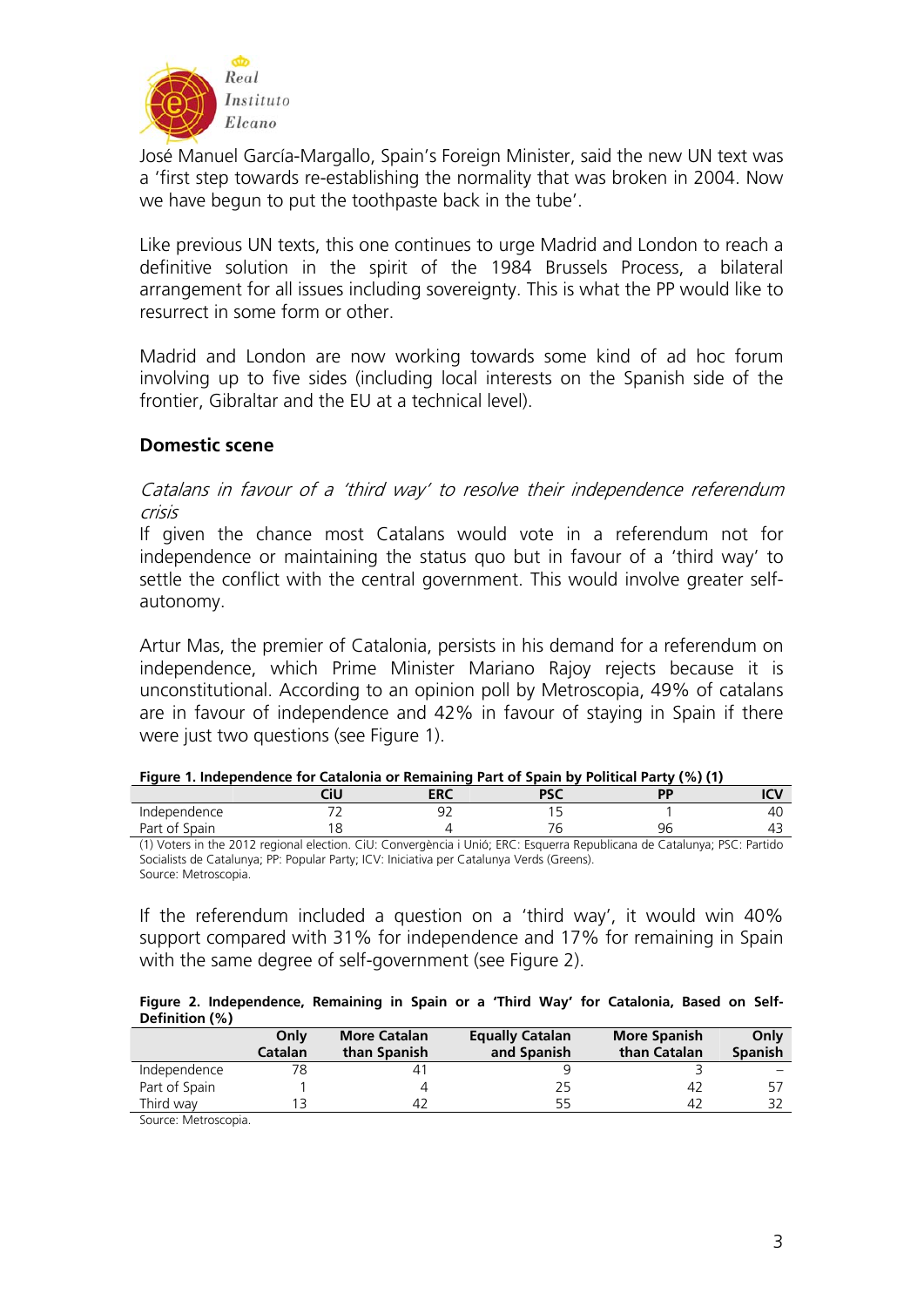

The 'third way' is supported by Josep Antoni Durán i Lleida, whose Christian-Democrat Unió Democrática de Catalunya is part of the region's ruling Convergència i Unió (CiU) coalition. Mas heads Convergència and the two leaders are at loggerheads over the independence issue. Durán and Alfredo Pérez Rubalcaba, the Spanish Socialist leader, agreed to try to persuade Prime Minister Mariano Rajoy to negotiate the referendum issue. Rajoy refuses to reform the constitution or to negotiate with Mas.

CiU governs with the Catalan Republican Left (ERC), traditionally much more in favour of independence, which is gaining support at the expense of the other parties.

Meanwhile, Freixenet, the world's largest producer of sparkling wine (cava) and based in Catalonia, said its sales in Spain were suffering because of a boycott of its product in some quarters. Josep Lluís Bonet, Freixenet's chairman, attributed the boycott to an interview he gave to the *New York Times* in which he said Catalonia was 'an essential part of Spain'.

### Socialists move leftward in attempt to regenerate the Party

The Socialists, still trailing in the polls after they were roundly defeated by the conservative Popular Party (PP) in the November 2011 election, began to draw up a more radical programme in their bid to win back power at the next election, scheduled for the end of 2015.

Elena Valenciano, the Socialists' Deputy Secretary-General, said the party would be "more red, more purple [feminist] and greener [more ecologist]".

The measures announced at the party's conference focused on a sweeping tax reform and included exempting from personal income tax those earning less than €16,000 a year (the current minimum is €5,000), eliminating most of the deductions for companies so that their average effective tax rate is much higher, higher taxes on alcohol and tobacco and a tougher stance on tax fraud.

Spain's tax burden including imputed social security contributions was 33% of GDP in 2012, close to nine percentage points below the euro zone average. The PP is currently studying tax reform.

The PP's decline in support is logical, given the unpopular austerity measures it has taken in the last two years in order to put the economy back on an even keel. The Socialists' failure to galvanise support reflects the party's lack of credibility and a coherent programme, and it is still blamed for the economic crisis as it happened on its watch.

The Socialists also said they would renegotiate the 1979 agreements with the Vatican which gave the Roman Catholic Church a privileged position, particularly in religious education in state-run schools.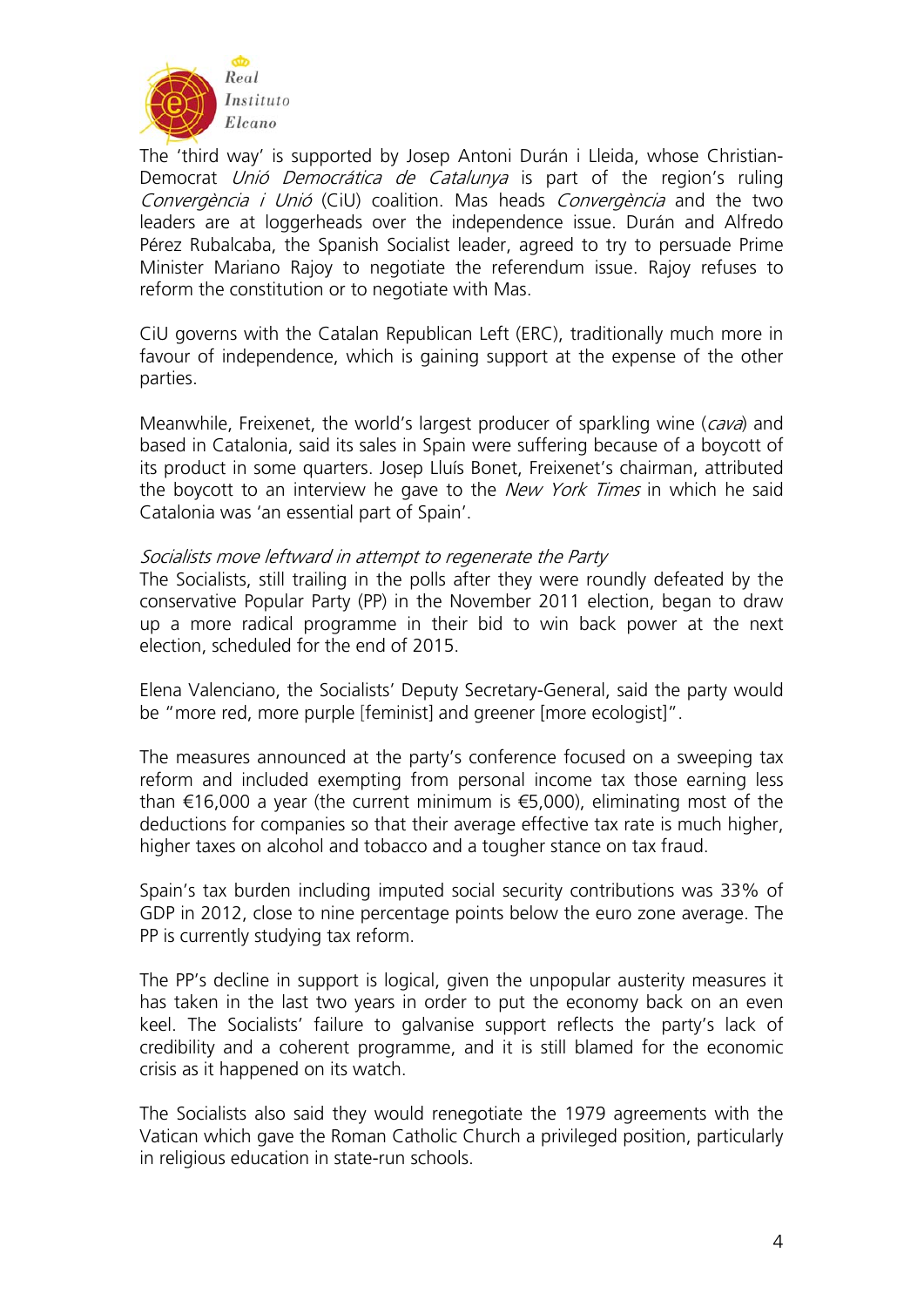

A poll by Metroscopia published earlier this month showed that 76% of respondents were in favour of ending the Church's advantages over other religions (55% of whom said they were practising Catholics).

Alfredo Pérez Rubalcaba, the Socialists' leader, refused to be drawn on whether he would be the party's candidate again at the next general election. There is a growing feeling within Socialist circles that he will run. A primary election will be held next year to elect the candidate. Rubalcaba (62) has held several ministerial posts in previous governments. He said the party first needed a solid project and then a candidate.

According to the government-funded CIS, the Popular Party would win 34% of the vote and the Socialists almost 27% if elections were held today (see Figure 3).

| Figure 3. Voting intention (% of valid votes) |                        |              |  |
|-----------------------------------------------|------------------------|--------------|--|
|                                               | November 2011 election | October 2013 |  |
| Popular Party                                 | 44.6                   | 34.0         |  |
| <b>Socialists</b>                             | 28.7                   | 26.8         |  |
| United Left                                   | 69                     | 11 3         |  |
| Union, Progress and Democracy                 | 4.7                    |              |  |

### **Figure 3. Voting Intention (% of valid votes)**

Source: CIS.

# Courts begin to order release of ETA prisoners after rights ruling

Spanish courts, amid public outrage, started to release members of the Basque terrorist group ETA jailed for murders after the European Court of Human Rights overturned a law last month that enabled prisoners to be kept in custody.

The Spanish Supreme Court decided in 2006, under the so-called 'Parot doctine', that years of remission should be deducted from the convict's total sentence – often amounting to hundreds of years– instead of the 30-year limit on prison terms set by Spanish law.

The European Court found that Spain had acted illegally by retroactively cutting short the years of remission that Inés del Río Prada (sentenced to 3,828 years for 24 killings) had earned for good behaviour. This set a precedent for other prisoners.

Associations representing the victims of ETA's murders and bombings pressed the Popular Party government to ignore the Court's ruling, but its hands are tied by the ruling, although some prominent members made plain their disgust.

## Judge orders embargoing of the house of the King's son-in-law

Judge José Castro ordered half of the Barcelona home of the King's son-in-law to be embargoed in order to ensure payment of €6.1 million in civil liability.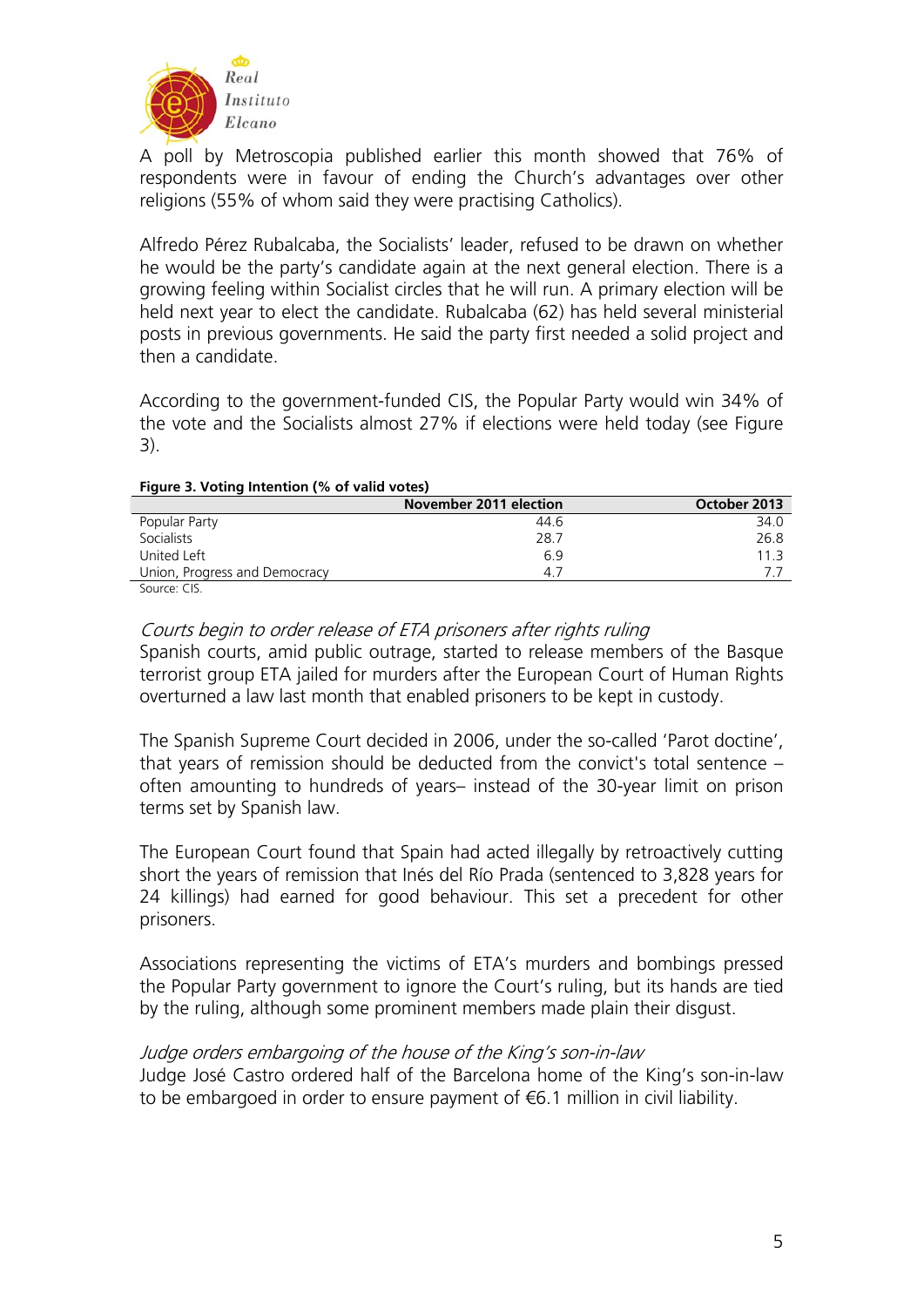

Iñaki Urdangarin jointly owns the Palacete de Pedralbes with his wife, the Infanta Cristina, who has not been charged in the long-running case involving embezzlement of public funds.

## Spain tells UN amnesty law will not be revoked

Spanish officials told the UN Committee on Enforced Disappearances that the government would not review a 1977 amnesty law for political crimes committed during the 1936-39 Civil War and the dictatorship of General Franco.

The officials, including Ana Menéndez, Spain's ambassador in Geneva, were summoned to testify after human rights groups urged the committee to tell the government it was legally bound to re-examine the period.

Amnesty International says tens of thousands of victims still lie in unmarked graves.

The amnesty law was a key component of Spain's transition to democracy and paved the way for the 1978 Constitution. There was no Argentine-style truth commission after Franco died.

## **The economy**

## Spain exits recession and bank bailout, European Commission warns on budget deficit

Spain ended its long recession in the third quarter of 2013 when GDP growth was a miniscule 0.1% and also exited its bank bailout, but the European Commission warned of the rising budget deficit which might make it impossible to comply with the EU-mandated target of 3% of GDP.

The economic growth, fuelled by buoyant exports as domestic demand is still depressed, was the first quarter-on-quarter expansion since the beginning of 2011. The stated unemployment rate also very slightly improved –from 26.26% in the second quarter to 25.98% in the third– and much was made of Bill Gates's purchase of close to 6% of the construction giant FCC as a sign of rising international confidence (see below).

Spain's ailing banks used €41.3 billion of the €100 billion rescue for recapitalisation, following the collapse of the real estate sector and the surge in banks' toxic assets. EU finance ministers agreed that, like Ireland, whose banking system was also rescued, Spain did not need a precautionary credit line from the European Stability Mechanism.

The banking system is much healthier but bad loans are still rising (12.68% of total credit excluding the toxic assets in the 'bad' bank Sareb) and lending to companies and households has shrunk by more than €200 billion (20% of GDP) since last year.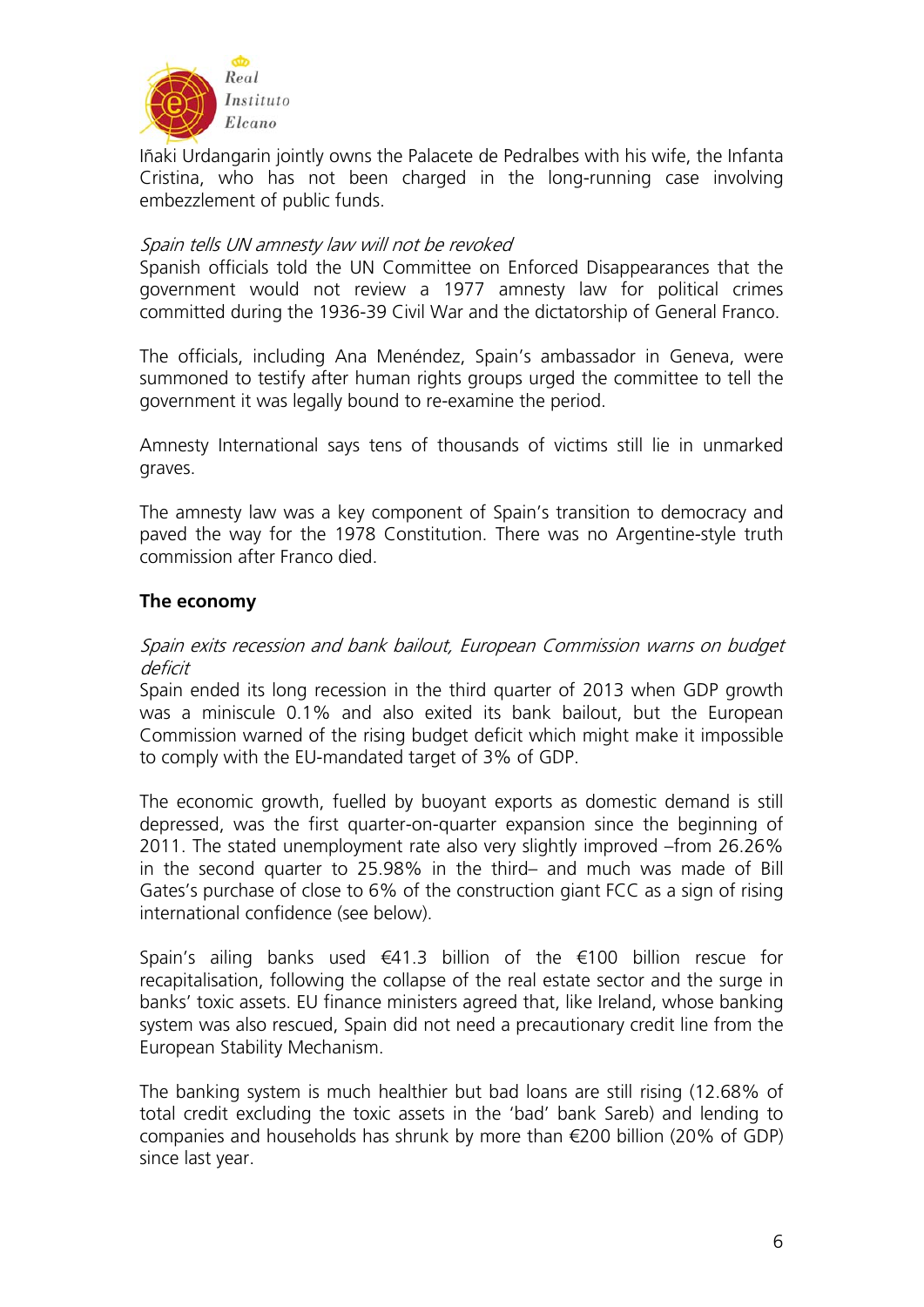

The Commission predicted the budget deficit would rise from 5.9% of GDP next year to 6.6% in 2015 (reversing the downward trend), which would make the deficit target agreed with Brussels of 3% in 2016 a Herculean task. Madrid envisages a fall in the deficit from 5.8% in 2014 to 4.2% in 2015 and 3% (the EU threshold) in 2016.

'Spain is invited to take the necessary measures within the national budgetary process to ensure that the 2014 budget will be fully compliant,' the Commission wrote in its first report of euro zone government budgets.

The Popular Party (PP) government has already been granted two separate delays to reach the 3% target since taking office at the end of 2011.

The European Commission also substantially lowered its growth forecast for Spain in 2014 to 0.5% from 0.9% in March, which flew in the face of the government's recent upgraded growth projection to 0.7% (see Figure 4).

|              | <b>GDP</b> growth<br>(%) |      | Jobless rate<br>(%) |                 | <b>Budget deficit</b><br>$(% \mathcal{L}_{0})$ of GDP) |        | <b>Public debt</b><br>(% of GDP) |       |
|--------------|--------------------------|------|---------------------|-----------------|--------------------------------------------------------|--------|----------------------------------|-------|
|              | 2014                     | 2015 | 2014                | 2015            | 2014                                                   | 2015   | 2014                             | 2015  |
| France       | 0.9                      | 1.7  | 11.2                | 113             | $-3.8$                                                 | $-3.7$ | 95.3                             | 96.0  |
| Germany      | 1.7                      | 1.9  | 53                  | 5.1             | 0.1                                                    | 0.2    | 77.1                             | 74.1  |
| Italy        | 0.7                      | 1.2  | 124                 | 12 <sub>1</sub> | $-27$                                                  | $-25$  | 134.0                            | 133.1 |
| <b>Spain</b> | 0.5                      | 1.7  | 26.4                | 25.3            | $-5.9$                                                 | $-6.6$ | 99.9                             | 104.3 |
| Euro zone    | 1.1                      | 17   | 12 2                | 11.8            | $-25$                                                  | $-2.4$ | 95.9                             | 95.4  |

#### **Figure 4. European Commission's Economic Forecasts**

Source: European Commission, 2013 autumn forecast.

Olli Rehn, the EU Commissioner for Economic and Monetary Affairs, said Spain (and Italy) were the two countries that most urgently needed more economic reforms.

In a budget deficit related move, it was revealed that EU statisticians from Eurostat made a so-called ad-hoc visit, a procedure reserved for urgent issues, in September to assess whether regional governments are really getting to grips and complying with recommendations after failing to report all the unpaid bills they had accumulated since 2011.

The regions' deficits are an important factor behind the Commission's upward revision of its deficit forecast for Spain. In an April report, Eurostat said regional and local administrations needed to make 'substantial improvements to public accounting and statistical reporting' and it noted 'the lack of initiative and preparedness to follow up the recommendations'.

The woes of regional finances are exemplified by Valencia, long a fiefdom of the PP, which announced earlier this month the closure of its TV channel and radio station after a court ruled the broadcaster (RTVV) could not fire 1,000 of its 1,660 workers in order to stay afloat. As a result, Alberto Fabra, the premier of Valencia, said he had no option but to close the broadcaster (in the Valencian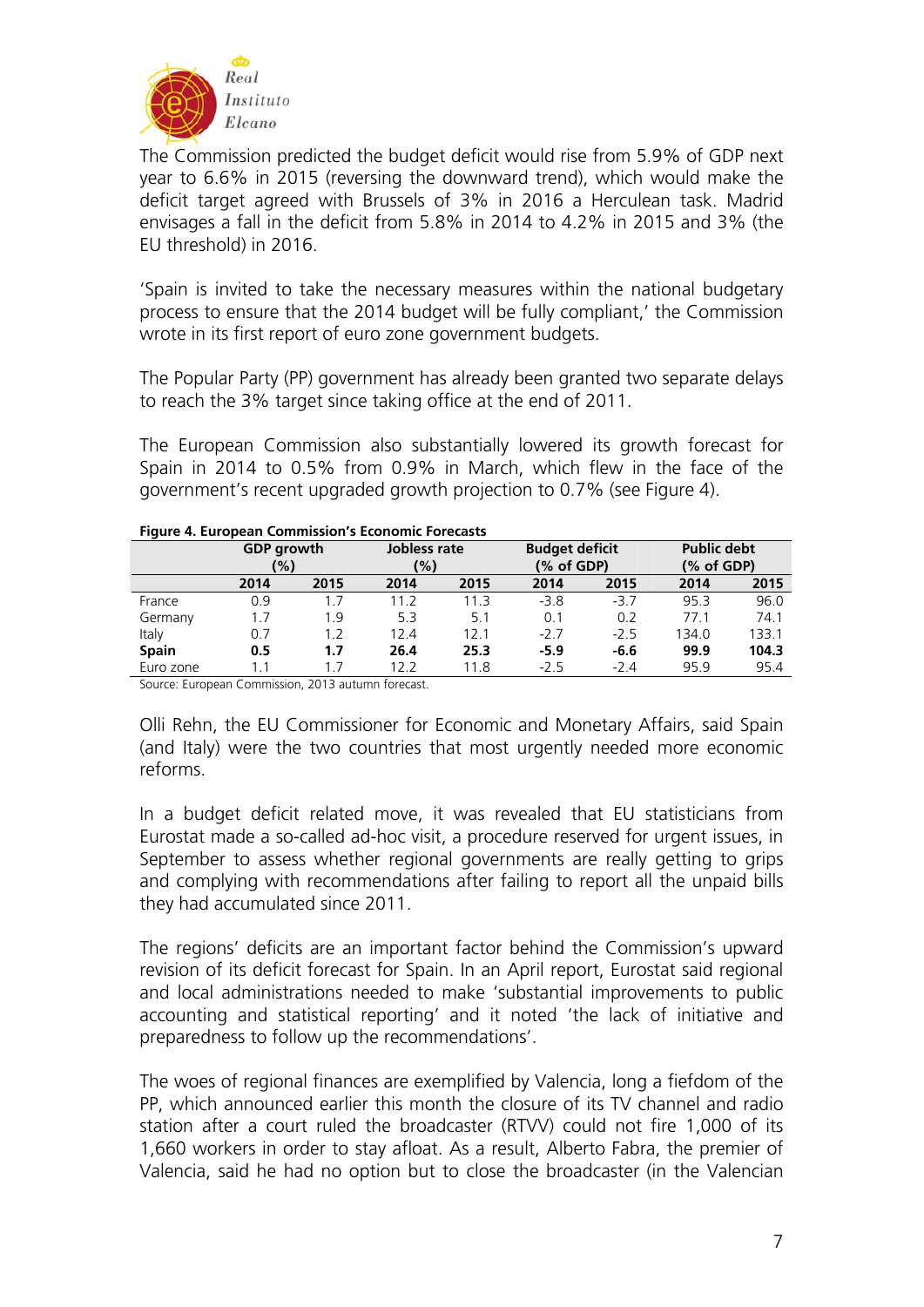

language) because his government could not continue to pay its costs. He said the options were to maintain RTVV or cut back further on education and health, which he was not prepared to do.

RTVV's debts have ballooned from €32.2 million in 1995 to €1.1 billion and the number of people on the payroll from 653 in 1995 to a peak of 1,827 in 2009 (more than the combined number of three nation-wide private TV channels). The budget deficit of Valencia, ground zero of Spain's property collapse, was one of the highest. RTVV is one of 13 regional and publicly-ownedTV channels, very few of which, if any, are financially self-sufficient and all of whose heads are political appointments.

Ignacio González, the head of the Madrid regional government, said that if a court ruled against the firing of 800 workers at Telemadrid he, too, would have to close the TV channel.

### Spain to lead export growth in 2014

Spain's export growth next year of more than 5% will be the strongest in the euro zone, according to the European Commission's latest forecasts (see Figure 5).

| -         | ---  |      |      |
|-----------|------|------|------|
|           | 2014 | 2013 | 2012 |
| Spain     | 5.2  | 4.5  | 2.1  |
| Germany   | 4.6  | 0.3  | 3.2  |
| France    | 4.3  | 1.4  | 2.4  |
| Euro zone | 4.2  | 1.3  | 2.5  |
| Italy     | 2.6  |      | 2.0  |

#### **Figure 5. Export growth in the euro zone in 2014 (%) (1)**

(1) Forecasts.

Source: European Economist Forecast, Autumn 2013. European Commission.

### Negative Inflation Rate Stokes Fears of Deflation

Spain's annual rate of inflation turned negative in October (-0.1%) for the first time in four years compared with +3.5% in the same month of 2012, due to lower prices in communications, transport, education, food and alcoholic drinks and the ending of the VAT hike impact.

This raised fears of deflation, which would be bad news for a country with a private sector debt pile equivalent to around 200% of GDP. When prices fall, the real value of debt rises, which can aggravate recessions and lead to a Japanesestyle deflationary spiral.

As well as reflecting depressed consumption and squeezed profit margins, Spain's negative inflation rate is also the result of frozen or lower wages.

The underlying inflation rate, which strips out the effect of volatile prices for goods such as energy, was 0.2%, the lowest level since 2010.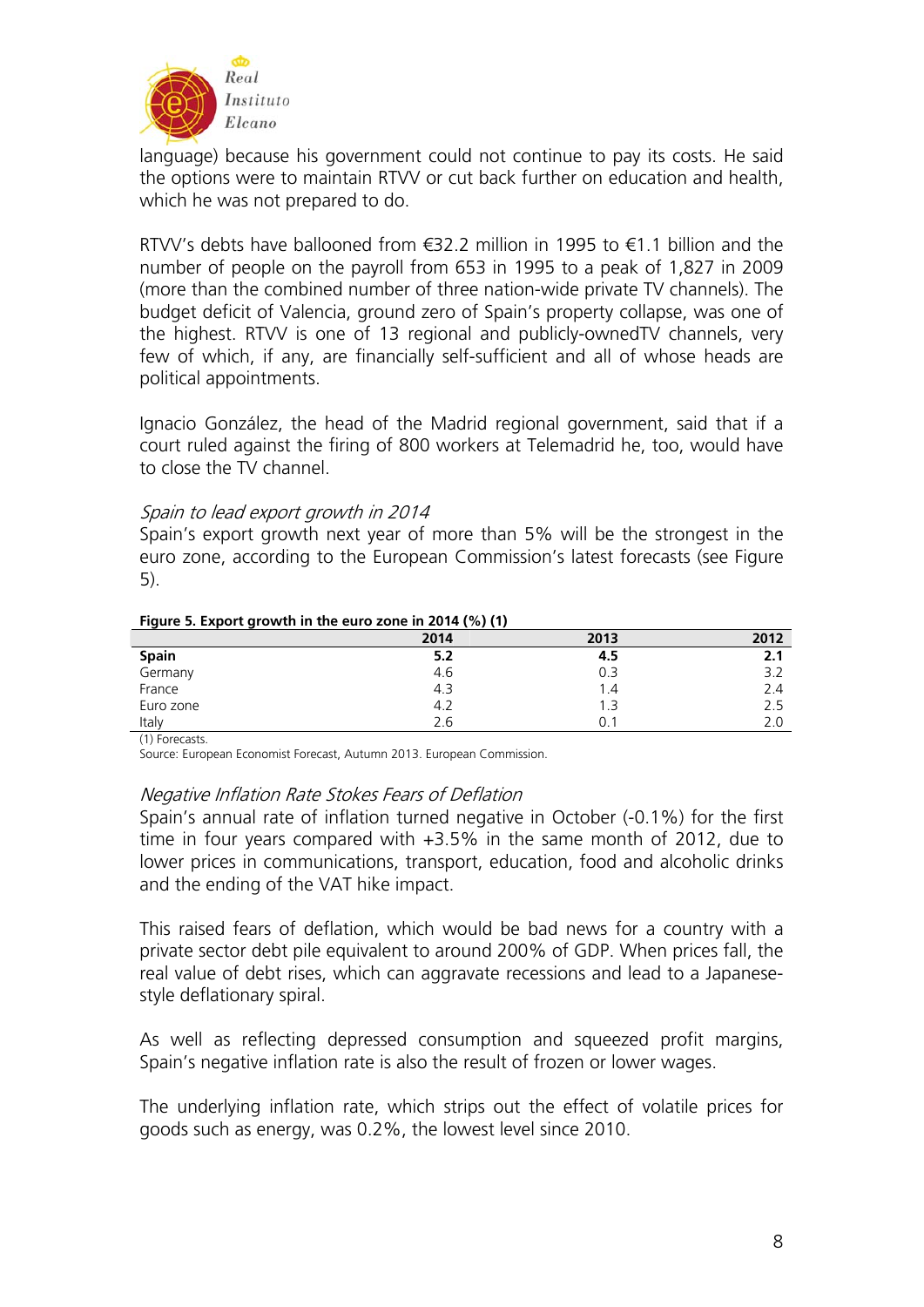

Foreign buyers home in on Spanish assets

Bill Gates's purchase of close to 6% of the construction company FCC last month highlighted the attractiveness of Spanish assets and the growing confidence in the economy. But at a cost of €113.5 million it was far from the largest investment this year, though it was given the most publicity.

Foreigners have acquired more than €16 billion of assets this year (see Figure 6). This figure is based on the sale of equity stakes to companies, individuals and institutional investors, venture capital operations and property purchases.

| rigure 6. Largest foreign purchases in 2015 (€ minion) |                         |                         |         |  |  |
|--------------------------------------------------------|-------------------------|-------------------------|---------|--|--|
| Asset                                                  | <b>Seller</b>           | <b>Buyer</b>            | Amount  |  |  |
| 65.9% of Telefónica CR                                 | Telefónica              | <b>PPF</b>              | 2,470.0 |  |  |
| 100% of Befesa                                         | Abengoa                 | Triton                  | 1,075.0 |  |  |
| 5% of Repsol                                           | Repsol                  | Temasek                 | 1,036.0 |  |  |
| 12% of Mapfre                                          | Bankia                  | Institutional investors | 975.8   |  |  |
| 1.97% of Telefonica                                    | Telefónica              | Institutional investors | 975.0   |  |  |
| 100% of Avanza                                         | Doughty Hanson          | Grupo ADO               | 800.0   |  |  |
| 12.09% of IAG                                          | Bankia                  | Institutional investors | 675.0   |  |  |
| 100% of Colomer                                        | <b>CVC</b>              | Revlon                  | 490.0   |  |  |
| 1.15% of EADS                                          | Sepi                    | Institutional investors | 380.0   |  |  |
| 3% of ACS                                              | ACS                     | Various investors       | 360.2   |  |  |
| 253 branches of Sabadell                               | Moor Park Capital       | Fibra Uno               | 290.0   |  |  |
| 20% of NH Hoteles                                      | NH Hoteles (cap. Incr.) | <b>HNA</b>              | 234.0   |  |  |

### **Figure 6. Largest foreign purchases in 2013 (€ million)**

Source: CNMV, Bloomberg, Sareb and others. Compiled by El País.

### Spain slips in ease of doing business ranking

Spain was ranked  $52<sup>nd</sup>$  out of 189 countries in the World Bank's latest Ease of Doing Business ranking, down from  $46<sup>th</sup>$  in the previous league table, despite a drop in the number of days needed to open a business from 28 to 23 (see Figure 7). The number of procedures remained one of the highest in the European Union at 10.

#### **Figure 7. Number of Days and Procedures Needed to Start a Business (1)**

|              | Number of days | Number of procedures |
|--------------|----------------|----------------------|
| France       | 6.5(7.0)       | 5.0(5.0)             |
| Germany      | 14.5(15.0)     | 9.0(9.0)             |
| Italy        | 6.0(6.0)       | 6.0(6.0)             |
| <b>Spain</b> | 23.0 (28.0)    | 10.0(10.0)           |
| UK           | 12.0(12.0)     | 6.0(6.0)             |

(1) The figures in brackets are for the 2013 index.

Source, Ease of Doing Business 2014, World Bank.

The government made starting a business easier by eliminating the requirement to obtain a municipal licence before starting operations and by improving the efficiency of the commercial registry.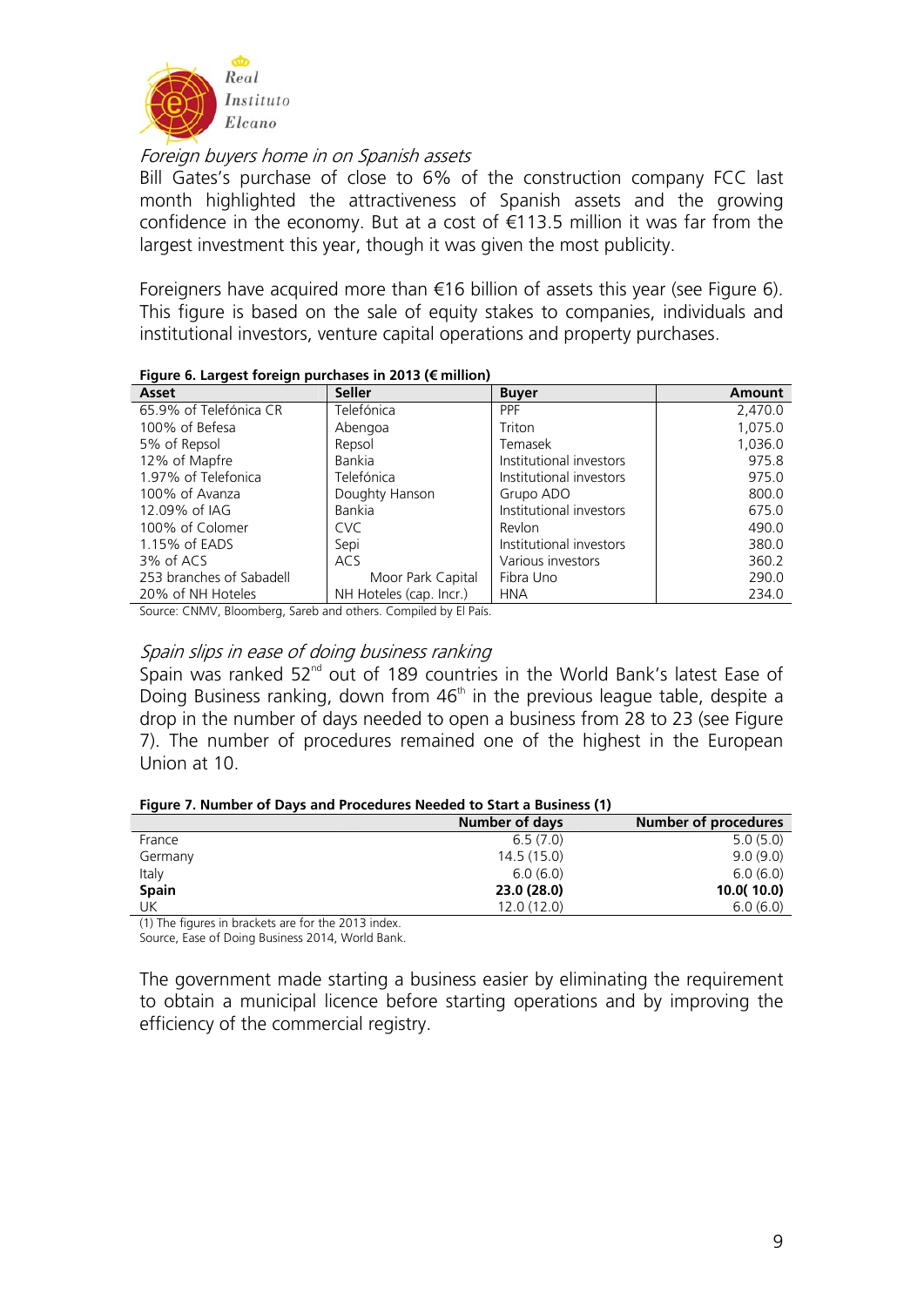

The ranking comprises various elements (see Figure 8).

#### **Figure 8. Some of the Components of the Ease of Doing Business**

|                              | <b>Procedures</b> | <b>Time</b> | Cost                     |
|------------------------------|-------------------|-------------|--------------------------|
|                              | (number)          | (days)      | (% of income per capita) |
| Starting a business          |                   | 23          | 4.7                      |
| Dealing with constr. permits |                   | 230         | 172.9                    |
| Getting electricity          |                   | 85          | 234.4                    |
| Registering property         |                   | 12.5        |                          |
| Enforcing contracts          | 40                | 510         | 18.8 (% of claim)        |
|                              | _ _ _ .           |             |                          |

Source, Ease of Doing Business 2014, World Bank.

Spain's hourly unit labour costs in manufacturing were almost flat in 2012 (see Figure 9).

### **Figure 9. Hourly Unit Labour Costs in Manufacturing, 2012 (euros) (1)**

| <b>Ranking and country</b> | Euros (1)   |
|----------------------------|-------------|
| 1. Norway                  | 57.8 (52.6) |
| 6. Germany                 | 36.9(35.7)  |
| 7. France                  | 36.8 (35.9) |
| 15. Italy                  | 27.5(26.4)  |
| 16. US                     | 25.9(23.8)  |
| 18. Spain                  | 22.4 (21.9) |
| 25. Portugal               | 10.0(10.4)  |

(1) Figures rounded up to nearest decimal point and 2011 figures in brackets. Source: Cologne Institute for Economic Research.

## Population at risk of poverty or social exclusions increases

The share of the population in Spain at risk of poverty or social exclusion increased from 23.2% in 2007 to 28.2% in 2012, according to Eurostat, the EU's statistics agency (see Figure 10).

#### **Figure 10. Percentage of the Population at Risk of Poverty or Social Exclusion (1)**

|                                                                                                                        | %                  |
|------------------------------------------------------------------------------------------------------------------------|--------------------|
| <b>Bulgaria</b>                                                                                                        | 49.3               |
| Italy                                                                                                                  | 30.4 (provisional) |
| <b>Spain</b>                                                                                                           | 28.2               |
| EU-27                                                                                                                  | 25.0               |
| Germany                                                                                                                | 19.6               |
| France                                                                                                                 | 19.1               |
| Netherlands                                                                                                            | 15.0               |
| (1) Poople whose level of disposable income after receiving social bonofits is below the patienal threshold of risk of |                    |

(1) People whose level of disposable income after receiving social benefits is below the national threshold of risk of poverty. Source: Eurostat.

### Five senior bankers arrested in fraud probe

A judge ordered the detention of five bankers following a fraud investigation into the collapsed regional savings bank CAM, which was taken over by another bank in 2011 as part of the government's efforts to stabilise a banking system brought to its knees by the bursting of a property bubble.

Among the five was Roberto López Abad, the former general manager of the Alicante-based CAM, and Daniel Gil, who was in charge of real estate. They were named last year as formal suspects in a probe into alleged fraud, price manipulation and corporate malfeasance.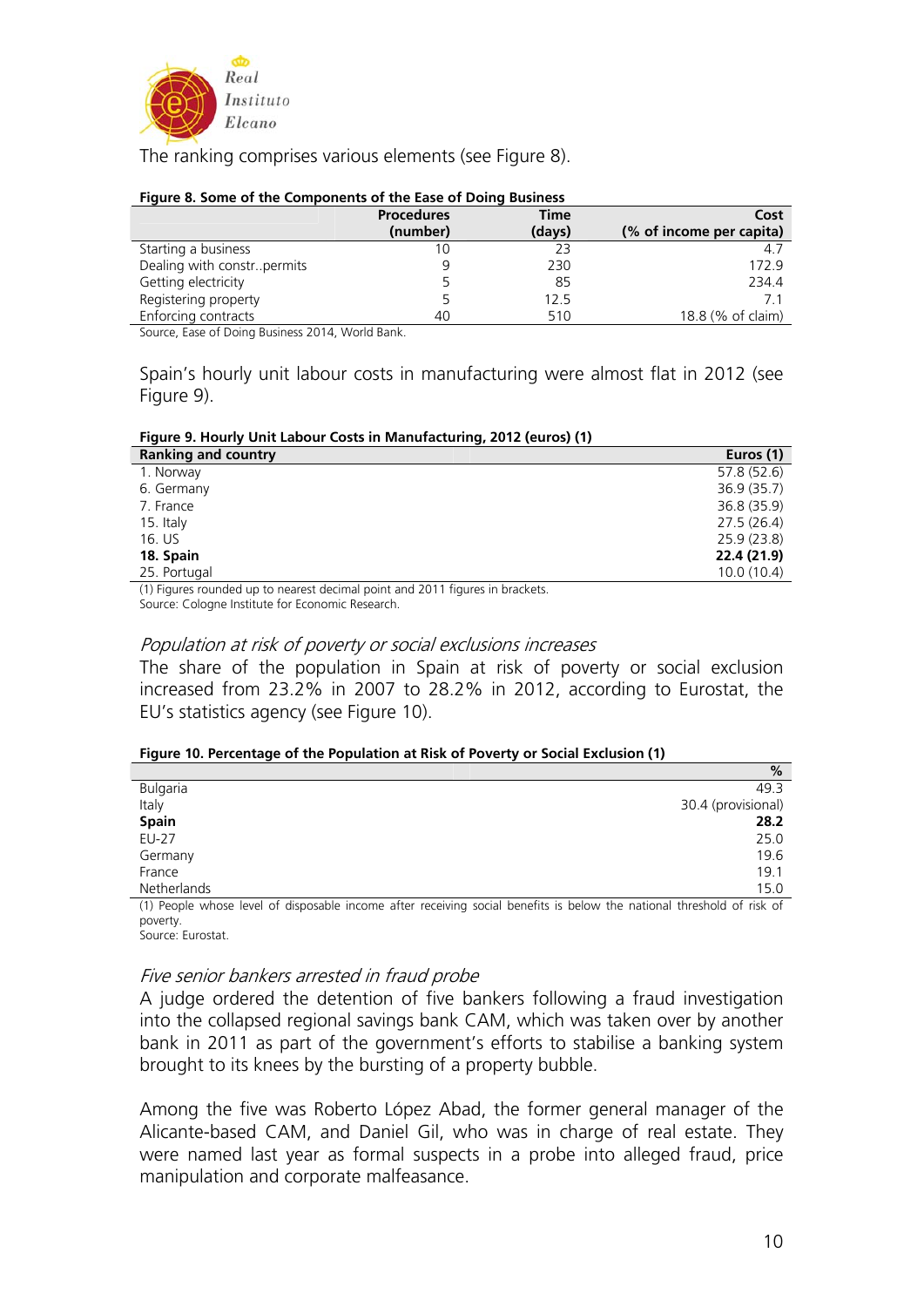

'They at least made no objection to operations that would harm the assets and extremely weaken the entity they were working for, causing harm to shareholders, creditors, customers and depositors, and did so for their own benefit,' said judge Javier Gómez Bermúdez.

Spain received last year €41.3 billion in emergency loans from the euro zone to prop up various banks in need of recapitalisation. Banco Sabadell acquired CAM for  $f(1)$ .

Economy Minister rejects banks' candidate to Head the Sector's Association

In a case that smacked of gamekeeper turned poacher, Luis de Guindos, the Economy Minister, vetoed the candidacy of José María Roldán, the former director general of regulation and financial stability at the Bank of Spain, to head the association that represents the banking sector next year.

De Guindos believed it was not right for someone in that position at the time of Spain's banking crisis should go over to the other side, and, furthermore, only six months after leaving the central bank.

The AEB was not obliged to withdraw Roldán's candidacy, agreed among the main banks, particularly Santander and BBVA, but finally did so. It was annoyed that the minister made his views known after Roldán's name was put forward and not before the announcement was made public, which would have avoided any embarrassment.

## **Corporate scene**

## Fagor goes into receivership

Fagor Electrodomésticos, the white goods producer which is part of the Mondragón co-operative, went into receivership. It employs 5,600 people and has debts of around €850 million.

Europe's fifth-largest manufacturer of fridges, washing machines and ovens faced stiff competition from Asian producers and a depressed market in Spain as a result of the bursting of the real estate bubble and the ensuing recession.

### Big banks' results improve

Santander, the euro zone's largest bank by market capitalisation, and BBVA, Spain's second-largest bank, significantly increased their net profits in the third quarter, spurred by a drop in provisions for bad loans.

Santander's third quarter profits rose from €122 million in 2012 to €1.06 billion this year and BBVA's rose from €146 million to €195 million. Santander's profits in the first nine months were 77% higher at €3.3 billion and BBVA's surged 85.8% to just over €3 billion.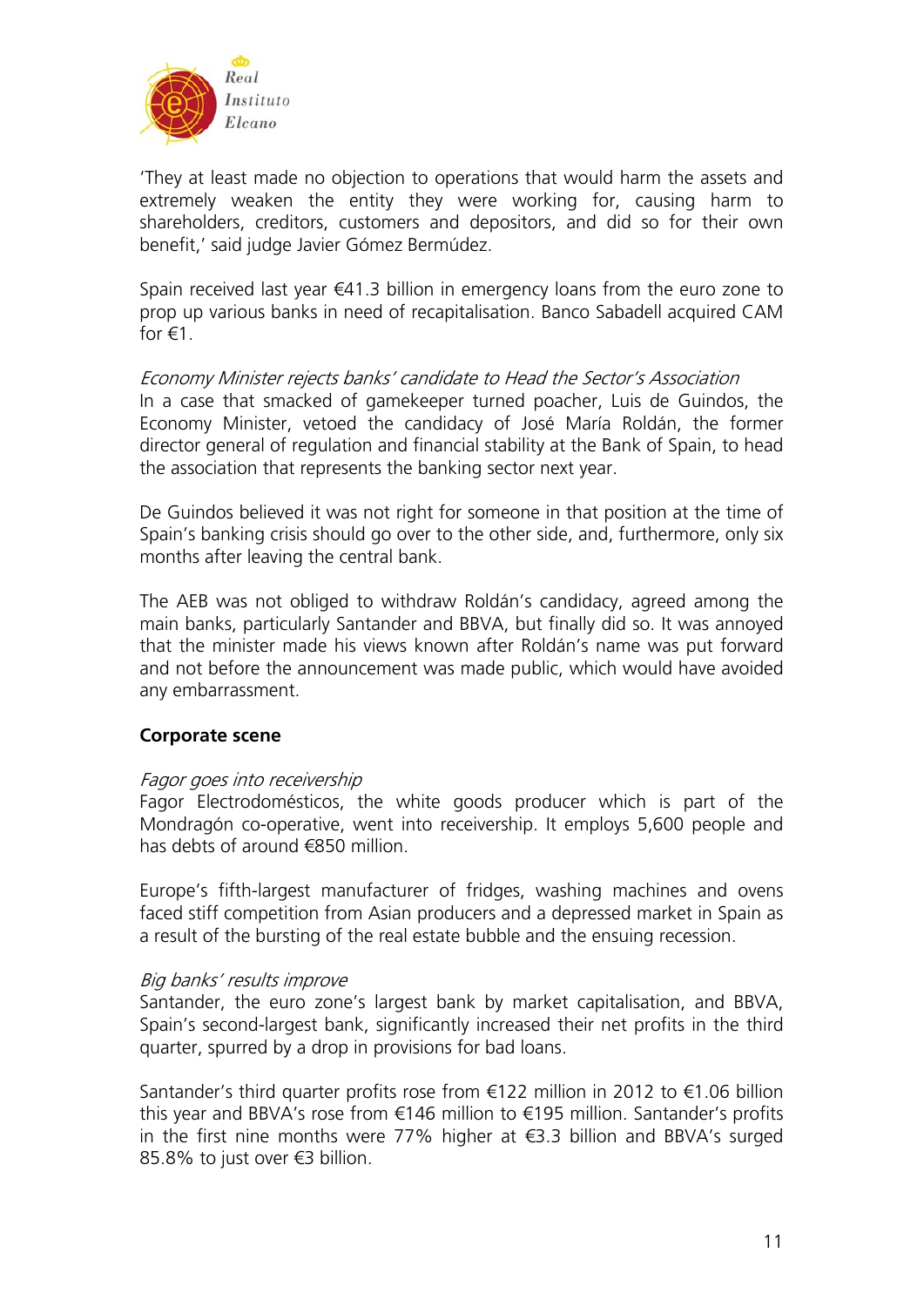

Nevertheless, the legacy of the bursting of Spain's property boom continues to weigh on both banks. Santander's bad loan ratio was 5.4% at the end of September and BBVA's 6.7% (4.6% excluding real estate loans in Spain), up from 4.3% and 4.8%, respectively, a year earlier. These ratios, however, are much lower than the sector's average of more than 12%.

Emerging markets generated 55% of Santander's profits and 58% of BBVA's (see Figures 11 and 12).

#### **Figure 11. Distribution of Santander's attributable profit (% of total) by operating segments, first nine months of 2013 (1)**

|                                            | % of total |
|--------------------------------------------|------------|
| Brazil                                     | 24         |
| UK                                         | 15         |
| Mexico                                     | 11         |
| US.                                        | 11         |
| <b>Spain</b>                               |            |
| Rest of Latin America                      | 8          |
| Chile                                      | 6          |
| Poland                                     | 6          |
| Rest of Europe                             | 5          |
| Germany                                    | 6          |
| Portugal                                   |            |
| (1) Excluding Spain's run-off real estate. |            |

Source: Santander.

| change is. Distribution of boyn 3 gross income by countries (70 or total), mot mile months or zo is |            |  |
|-----------------------------------------------------------------------------------------------------|------------|--|
|                                                                                                     | % of total |  |
| <b>Spain</b>                                                                                        | 29         |  |
| Mexico                                                                                              | 28         |  |
| South America                                                                                       | 24         |  |
| US                                                                                                  | 10         |  |
| Turkey                                                                                              | 4          |  |
| Rest of Europe                                                                                      |            |  |
| Asia                                                                                                |            |  |

#### **Figure 12. Distribution of BBVA's gross income by countries (% of total), first nine months of 2013**

Note: BBVA does not provide a geographic profit distribution. Source: BBVA.

Five Spanish companies among top ten global transportation developers Spain continues to lead the world transportation developers with five companies in the top 10 compared with six in 2012, according to the US publication *Public* Works Financing (see Figure 13). Another four Spanish companies make the list

of the top 37.